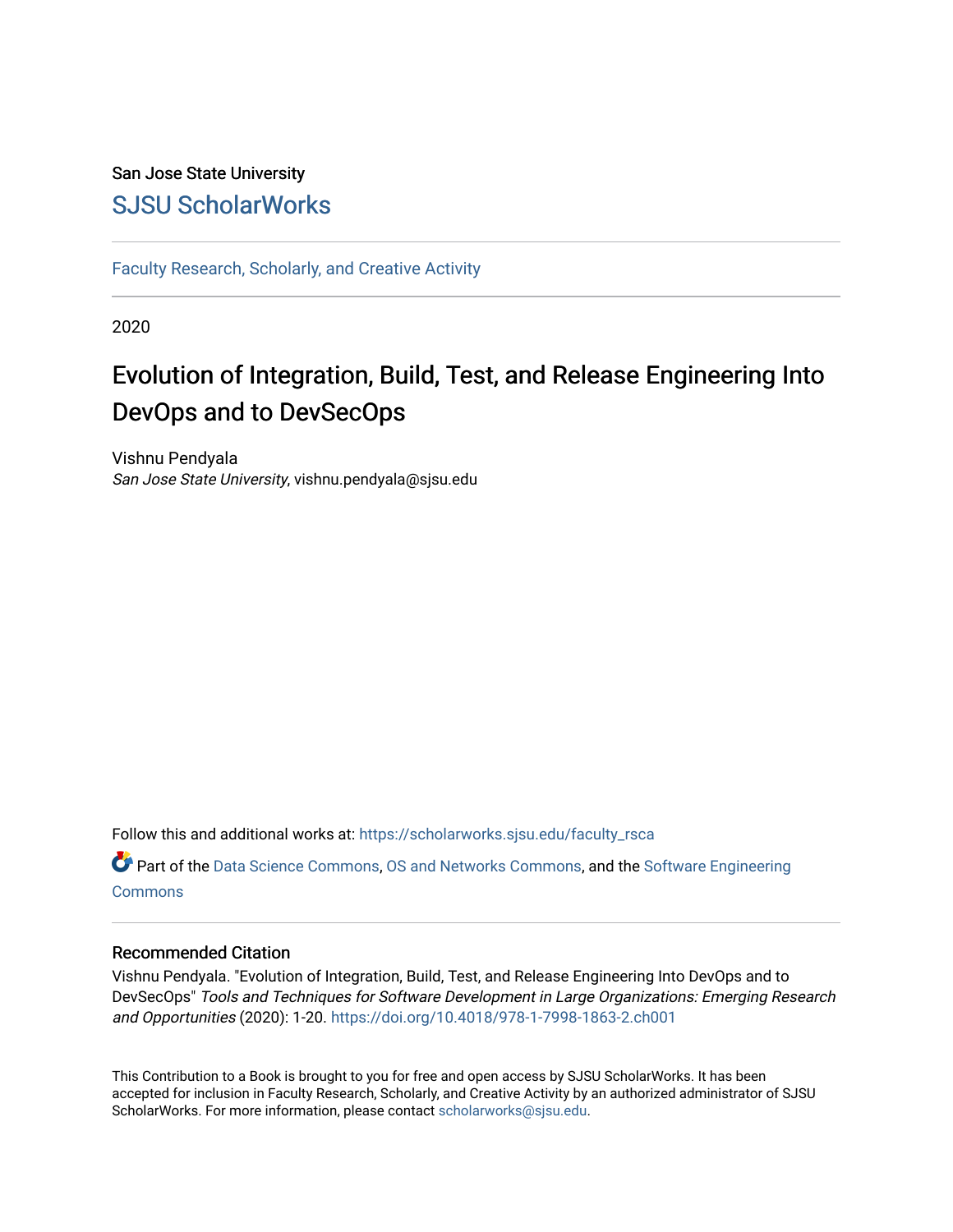Chapter 1

# Evolution of Integration, Build, Test, and Release Engineering Into DevOps and to DevSecOps

#### **Vishnu Pendyala**

*Cisco Systems Inc., USA*

## **ABSTRACT**

*Software engineering operations in large organizations are primarily comprised of integrating code from multiple branches, building, testing the build, and releasing it. Agile and related methodologies accelerated the software development activities. Realizing the importance of the development and operations teams working closely with each other, the set of practices that automated the engineering processes of software development evolved into DevOps, signifying the close collaboration of both development and operations teams. With the advent of cloud computing and the opening up of firewalls, the security aspects of software started moving into the applications leading to DevSecOps. This chapter traces the journey of the software engineering operations over the last two to three decades, highlighting the tools and techniques used in the process.*

#### **INTRODUCTION**

Software Engineering teams have traditionally been responsible for branching strategies, code merges, nightly and production builds, validation of the builds, image generation and posting in addition to serving as consultants in Software Engineering practices to the product development teams. These functions continue to exist but have been transformed to adapt to the growing needs of the industry.

DOI: 10.4018/978-1-7998-1863-2.ch001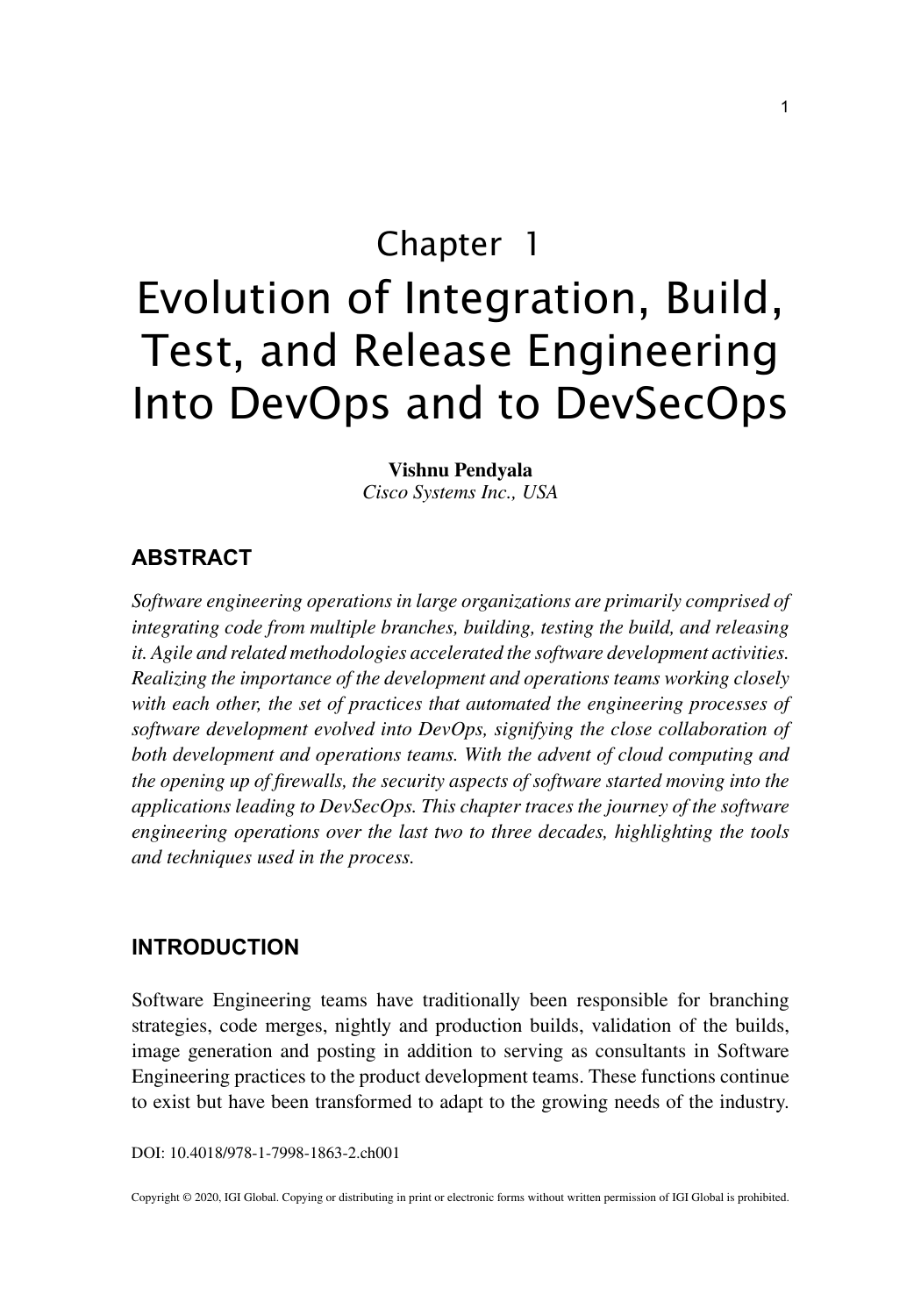Globalization has come to stay. Teams operate in different time zones, often providing a seamless stream of development and operations activities round the clock. Software Configuration Management (SCM) tools such as Clearcase used for version control provided multi-site functionality to support code commits from all over the world – an excellent application of the distributed computing paradigm (Van Der Hoek, et al,1998). Software Engineering poses quite a few challenges when the code structure is complex, and the product dependencies are significant. Present day requirements of distributed teams and agile development add to these challenges.

Software Configuration Management (SCM) is key to effective product releases. The SCM tool employed to maneuver the Software Engineering processes of an organization should provide the necessary constructs to meet the requirements of the various releases. Interdependencies of the code and the volume of the code changes raise the complexity of the Software Engineering operations. With time, needs multiplied, operations scaled drastically, causing new tools, architectures, and patterns to be invented. From a handful of tools two decades ago, we now have a plethora of tools to manage Software Engineering operations. XebiaLabs recently came up with an entire periodic table of popular DevOps tools (Kaiser, 2018). The integration, build and release engineering discipline that existed originally has far transcended SCM related activities as its primary charter to a much broader DevSecOps role. This chapter traces through the journey of the Software Engineering discipline from the days of primarily performing builds, merges, releases, and tooling to the present day DevSecOps.

## **RELATED WORK**

The DevOps area has predominantly been a domain of the industry than that of academia. Publishing articles is not as emphasized in the industry as it is in academia. This is one of the reasons for working on this book, so that insights into the tools, techniques, and processes employed in the industry, particularly, the large organizations are captured in the literature. Nevertheless, there is quite some literature already that captures the state-of-art in the DevOps and DevSecOps areas. The literature uncovered several interesting aspects of DevOps. This section captures a few of them. A framework for automated Round-Trip Engineering from development to operations and operations to development (Jiménez et al, 2018) is one of them. Round-Trip Engineering ensures that the Deployment and Configuration specifications are automatically ensured to be consistent with the system, thereby eliminating any technical debt on that count. This further confirms the need for tight integration of development and operations and automating the coupling as much as possible – one of the key points of this chapter.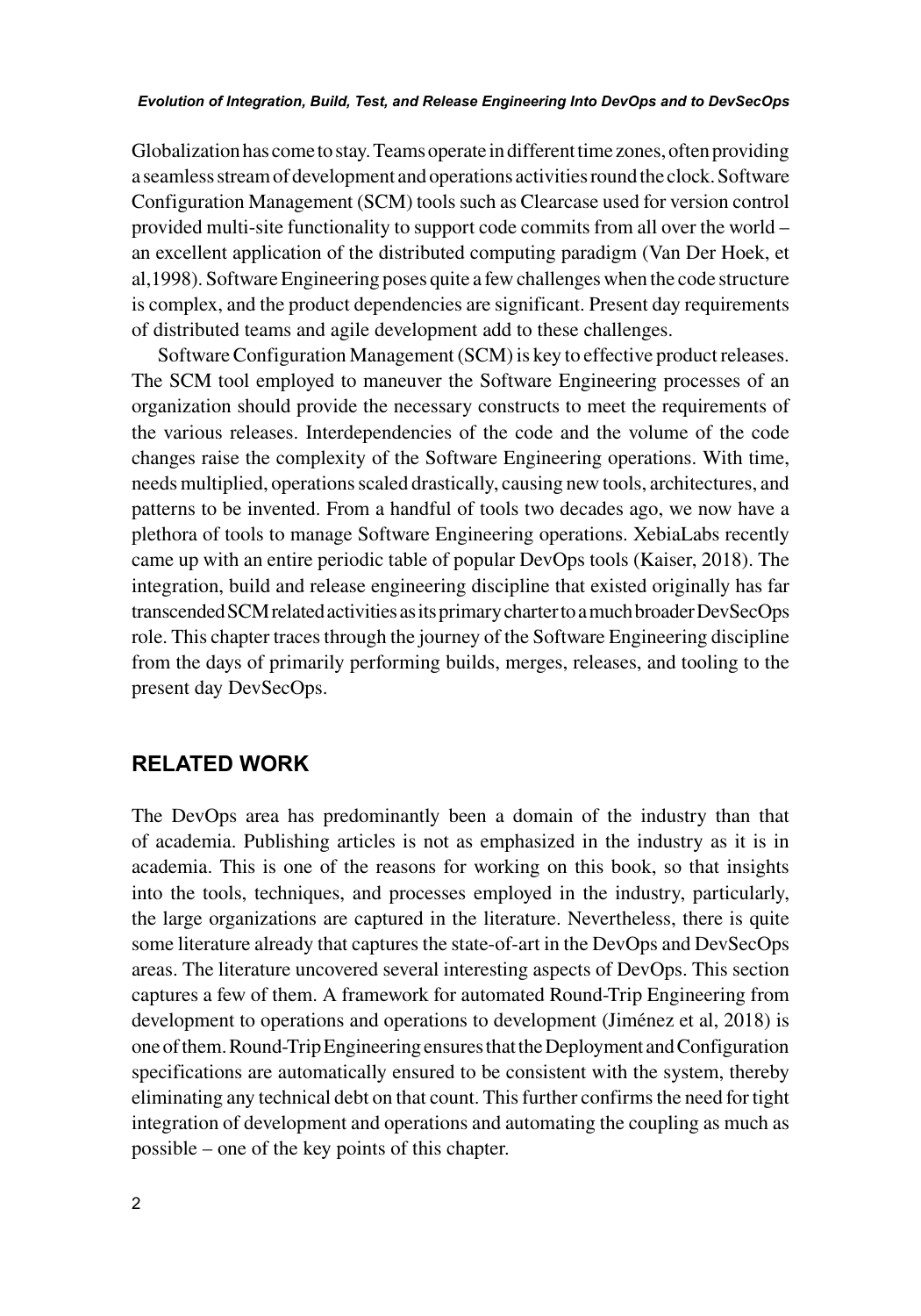Another channel of tight coupling between the development team and operations is through metrics. Metrics can provide an effective feedback mechanism in software organizations, which can be a substantial challenge in large organizations due to bureaucracy and cross-organizational environments (Cito et al., 2018). The authors identify feedback categories and phases and point to the tools that can help with the metrics generation. Culture plays an important role in DevOps (Sánchez-Gordón & Colomo-Palacios, 2018). Empathy is a critical component of the DevOps culture. Development teams and Operations teams must understand each other's perspectives and strive towards the overall productivity of engineers and the quality of the product. The authors survey the literature and summarize the trends about the DevOps culture. DevOps can be thought of like a Project Management methodology that fills in the lacunae in Agile methodology (Banica, et al, 2017).

Intertwined with culture is the skillset that the DevOps discipline demands. In the 26<sup>th</sup> European Conference on Information Systems, the authors (Wiedemann & Wiesche, 2018) categorize the skills needed to work in the DevOps area. The role of a Full-stack Engineer is gaining increasing relevance with the advent of DevOps. Full-stack engineering is particularly relevant in the Cloud Computing era (Li, Zhang, & Liu, 2017). Full-stack Engineers require broad skills covering all or most aspects of the software industry. Such skills are particularly important in fast-paced companies that produce several releases in a day. Describing such an environment where companies like Facebook release hundreds or even thousands of deployments into production daily, the authors (Savor et al, 2016) point out that it is possible to scale the teams and codebase several times without impacting the developer productivity.

Before the preceding work, excellent insights into the nature of software development at Facebook were provided by the authors of a different article (Feitelson et al, 2013). They point out that the differentiating characteristic of companies like Facebook is that the software they develop need not be "shipped" to customers as it runs on their servers. This enables rapid deployments of software updates in production. A different kind of domain is where software that is shipped is embedded. The complexity of embedded systems makes DevOps a formidable challenge in that domain (Lwakatare et al, 2016). Using multiple case studies, the authors explain why embedded systems are different when it comes to DevOps. The practice of DevOps in general, was surveyed and recommendations were made based on the survey (Erich et al, 2017). One such recommendation is to implement Continuous Delivery to the point of being able to release software updates on-demand.

From a software architecture perspective, microservices facilitate rapid deployability (Chen, 2018). Monolithic architectures, however modular they are designed to be, cannot scale-up to the level of microservices architecture when it comes to Continuous Deployment. Using microservices architecture, small teams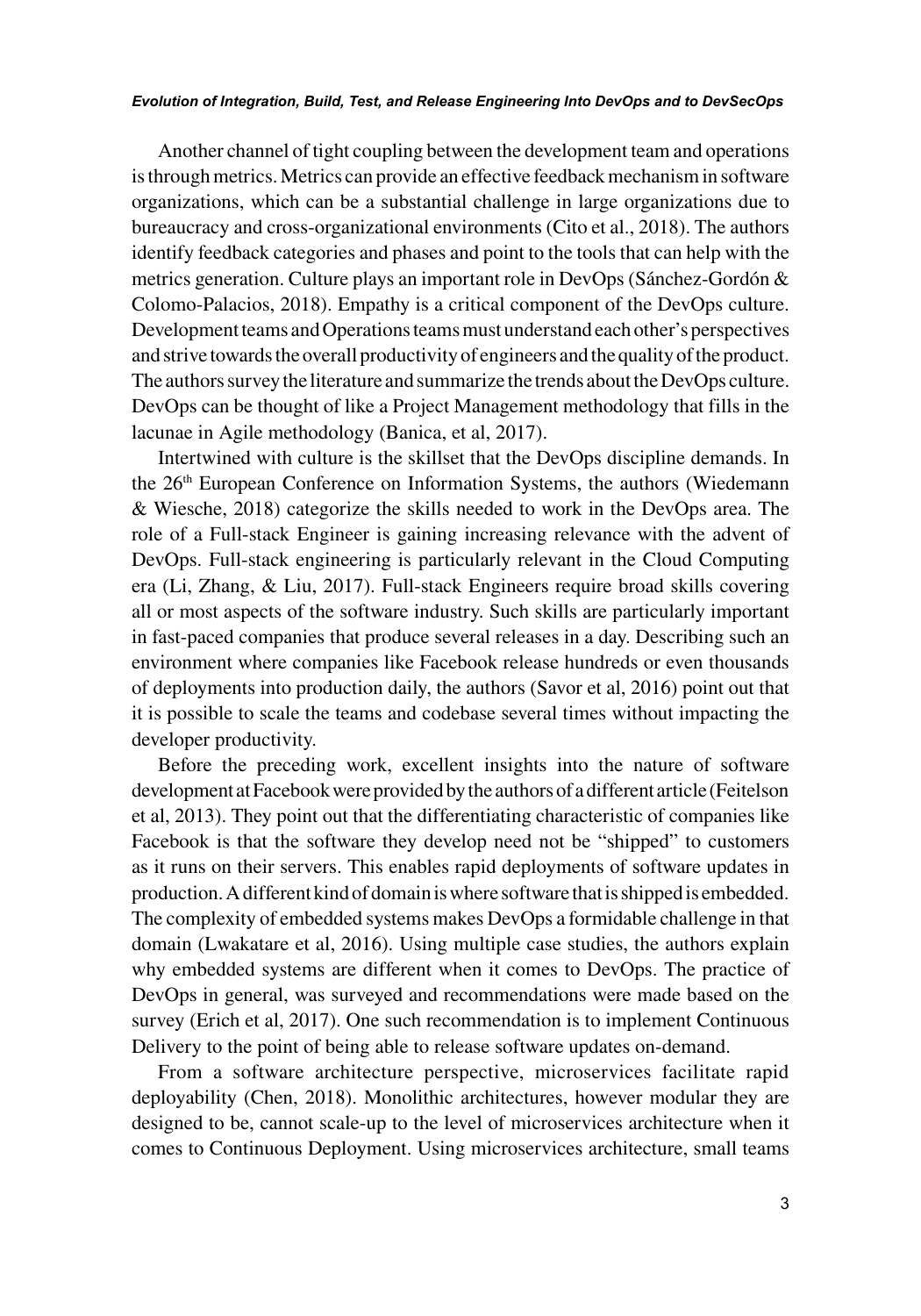can deploy their changes, without having to wait to merge changes from other teams. Because of the limited functionality in a microservice, deploying the software update is much faster as compared with monolithic architectures, which need to be deployed a whole. Changing to microservices architecture and adopting DevOps methodology requires substantial efforts. Designing a DevOps maturity model helps in the process (Bucena & Kirikova, 2017). The maturity model helps in identifying gaps in the current processes and goals for improvement.

DevOps brought-in a bunch of terms into the software engineering realm. Disentangling the terms and giving them a clear definition helps in better implementation of the DevOps practice. The authors of (Stahl, Martensson, & Bosch, 2017) survey the literature substantially to come up with definitions of the important terms used in the DevOps practice. One of the terms that is quite popular with DevOps is "Infrastructure-as-Code (IasC)" It is a tactic to speed-up the DevOps processes and is a good example of one of the many tactics that DevOps brought into the software engineering discipline to accelerate the pipelines (Artac, 2017). Software infrastructure typically comprises of several scripts and variable settings for setting up the infrastructure needed for the software to run. IasC treats these scripts and configuration files as source code as well, so that they can be versioned and treated as any other source code.

The evolution of DevOps is currently at the stage of encompassing security into DevOps and transitioning DevOps into DevSecOps. It has been observed that the increased automation of the processes that DevOps entails leads to improved product security (Rahman et al, 2016). The term, DevSecOps seems to have originated in 2012 in a blog post (Myrbakken et al, 2017) by a Gartner analyst. The key idea behind DevSecOps is to further break the barriers in the Software organization and make Security of the software product, everyone's business.

## **THE SOFTWARE ENGINEERING JOURNEY**

Software Engineering organization in large companies traditionally comprises of some form of an Integration and Release Engineering team, a Platform Engineering team, a Tools team, and Program Management. The Platform Engineering team is typically responsible for porting the software across a wide variety of hardware and software platforms and maintaining the common code components of the software product. Porting involves making changes to the source code so that it works seamlessly across the platforms. Tools team makes the software to ensure developer productivity is high and processes run efficiently. Program management is responsible for managing software development projects. Integration engineering teams are responsible for builds, software configuration management, and sometimes, to some extent,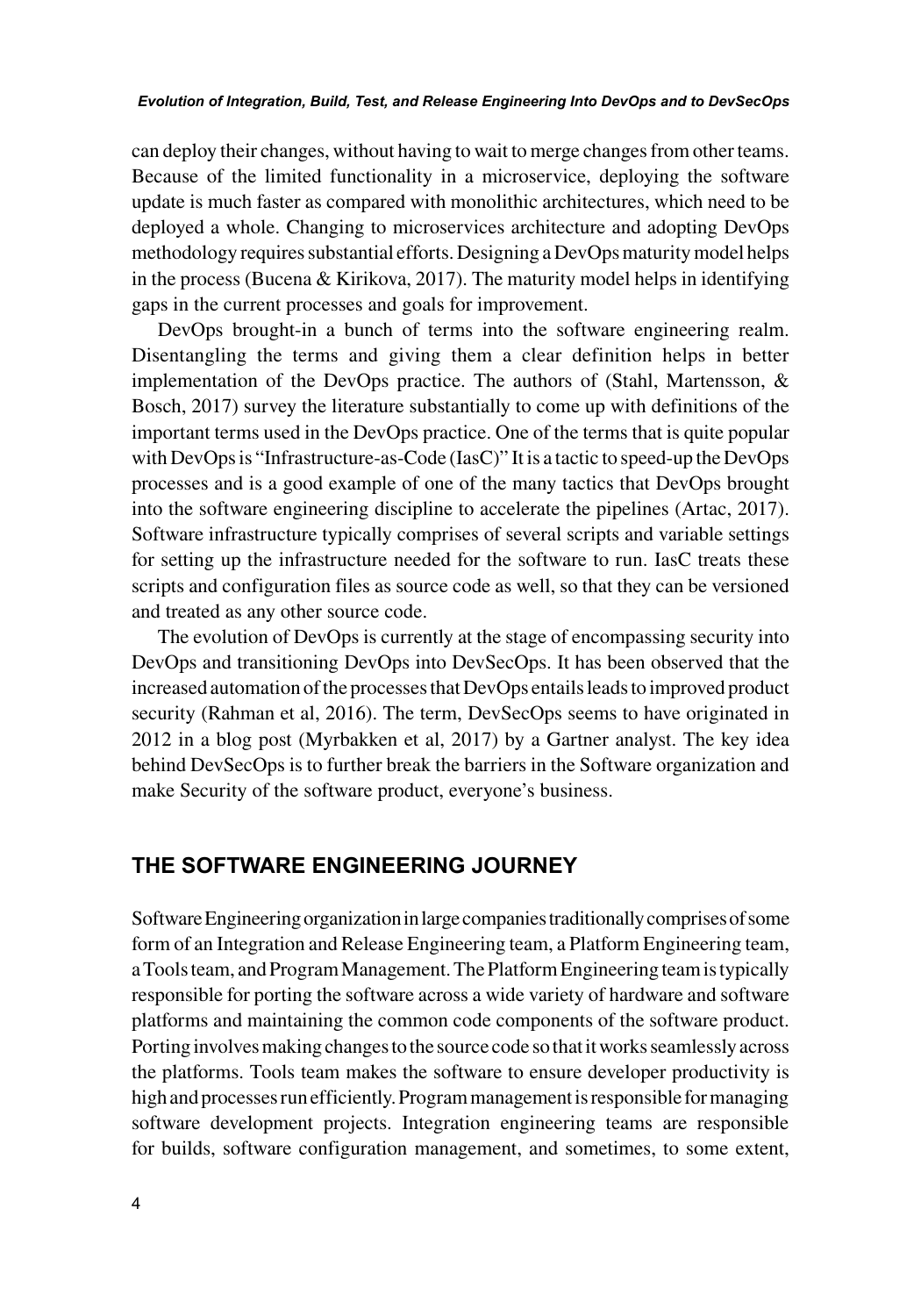quality assurance as well. The key component and highly visible role in Software Engineering organizations is still most often held by the team responsible for Builds, Release, and Integration engineering. The software development milestones have a huge dependency on the operations of this team. Let us start our journey by taking a closer look at this important function in its legacy form in the next subsection.

## **Integration Engineering**

A typical large software organization has several products developed independently. Each of these products comprises of several features. Integration Engineering refers to the process of integrating these features and the individual changes that go into each of these products. Integration engineering is the interface between development and production. Interdependencies of the code and the volume of the code changes raise the complexity of builds and configuration management. The Integration Engineering team is responsible for branching strategies, code merges between product modules, nightly and production builds, validation of the builds, and image generation. Collecting metrics, creating dashboards, enabling access to the results of the builds and validation are the other activities that form the crux of Integration Engineering (Dyer, 1980).

A substantial portion of the source code is common to several products and product families. It would be chaos if the developers of each of these products checkinto a single branch. Development is therefore segregated into more manageable '*development'* or '*dev*' branches. Developers check-in product-related changes into these *'dev'* branches which are periodically integrated into a '*release'* or '*rel*' branch. Each *'dev'* branch contains code changes contributed by the development team for a product or family of products. The '*rel'* branch incorporates the changes in all *'dev'* branches which merge to and from it periodically.

We, therefore, have the time-synchronized handshakes between the *'dev'* branches and the *'rel'* branch as shown in Figure 1. The merges to and from the *'rel'* branch are done against labels on the branches. Changes propagate to the *'rel'* branch and from the *'rel'* branch to the *'dev' br*anches with every merge. Because of the interdependencies of the code on different *'dev'* branches, this is accomplished through a physical merge, not by just updating the config\_spec with the new label, if using Clearcase for software configuration or similar means if using other tools for the software configuration.

Handoffs to and from the release branch occur in  $\Delta t$  cycles where  $\Delta t$  is statically determined for each release based on the rate of code changes on all branches and their interdependencies. The time length of a cycle,  $\Delta t$  is inversely proportional to the rate of code changes on all branches in Δt, which handoff to the release branch and their interdependencies. We can mathematically model this relationship as,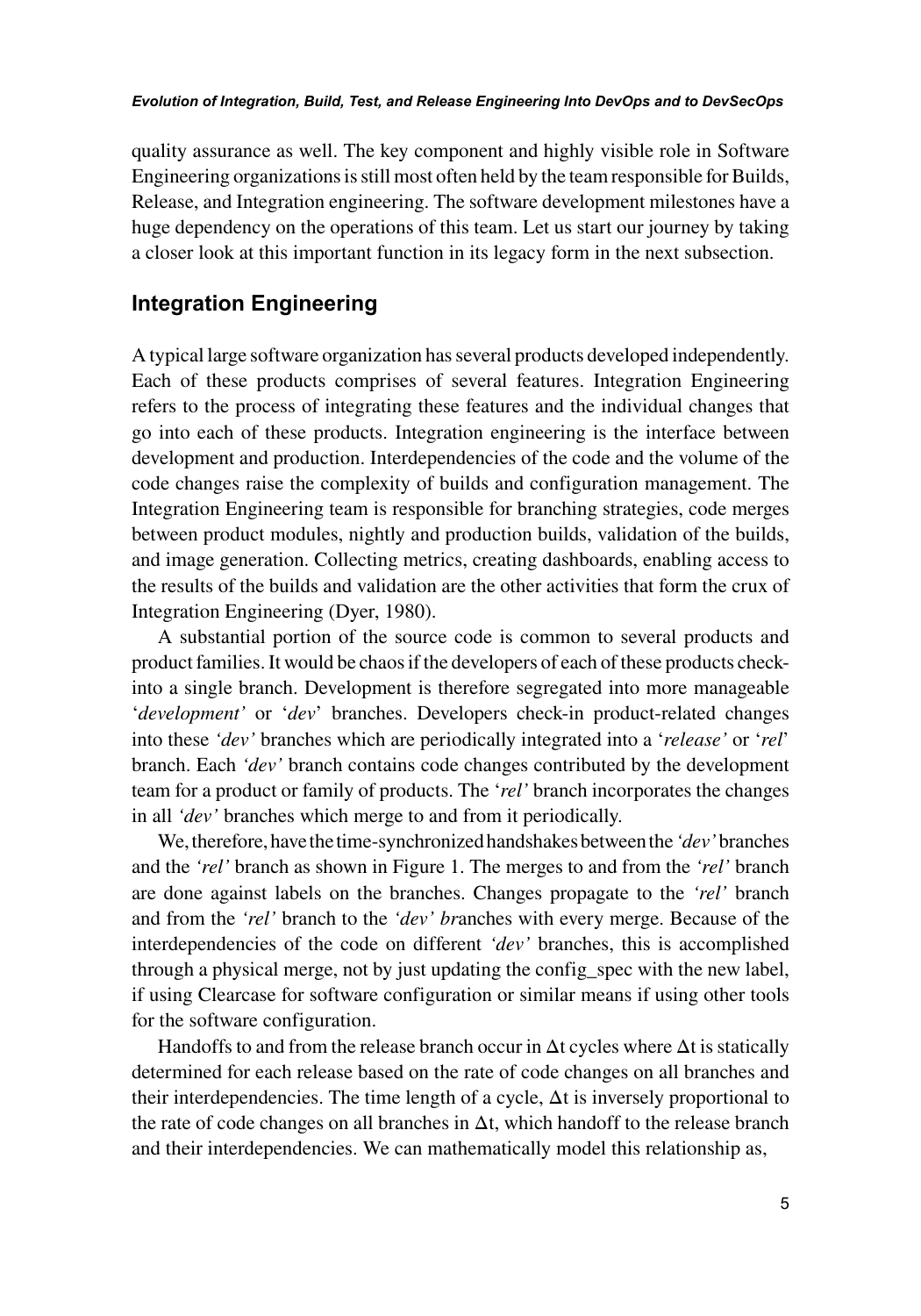



Δt ∝ 1/[ d / dt( n ∫db=1C)]γ1 γ2 γ3 ...γn……………………….(1)

where db = development branch, C= code changes,  $\frac{d}{dt} \left( \int_{ab=1}^{b} C \right)$  is the rate of code changes on all *'dev'* branches and  $\gamma_1 \gamma_2 \gamma_3 ... \gamma_n$  are the correlation coefficients of the *'dev'* branches. The formula is only a conceptual representation of the relationships. In practice though,  $\Delta t$  is determined empirically, based on experience.

Each cycle comprises of 3 distinct phases on the *'dev'* branch: development, merge and build, which includes testing. The release engineering team, which manages the *'rel'* branch also generates an image after consuming a handoff. As was mentioned before development happens only on the *'dev'* branch – merges, builds, regression testing, and generating images are the only actions that happen on the *'rel'* branch, other than the handoffs. A handoff is typically a label, a snapshot of the source code, and information about the criteria this snapshot meets, like the test pass %s, etc. The label from a *'dev'* team is a sparse label of the files on the *'dev'* branch only, while the label from release engineering is a complete label on all files. After consuming the label from the *'rel'* team, changes in all *'dev'* branches will be visible in each of the individual development views.

In all the above activities, automation is essential. Software Engineering is a process and human-memory intensive. There are too many steps, dependencies and other factors that make it difficult to remember and do them manually, without the aid of scripts, checklists, and other aides. Manual processes have proven to be error-prone and time-consuming. Automation is essentially programming human expertise into scripts. When automation is not possible in entirety, it is a good idea to generate checklists, messages, and other aides. The very nature of Software Engineering makes it imperative that we automate as much as possible. Quality and productivity demand automation.

## **From Waterfall to Agile**

The traditional software development paradigm is referred to as the Waterfall model because SDLC happens sequentially, in cascading stages. Requirements are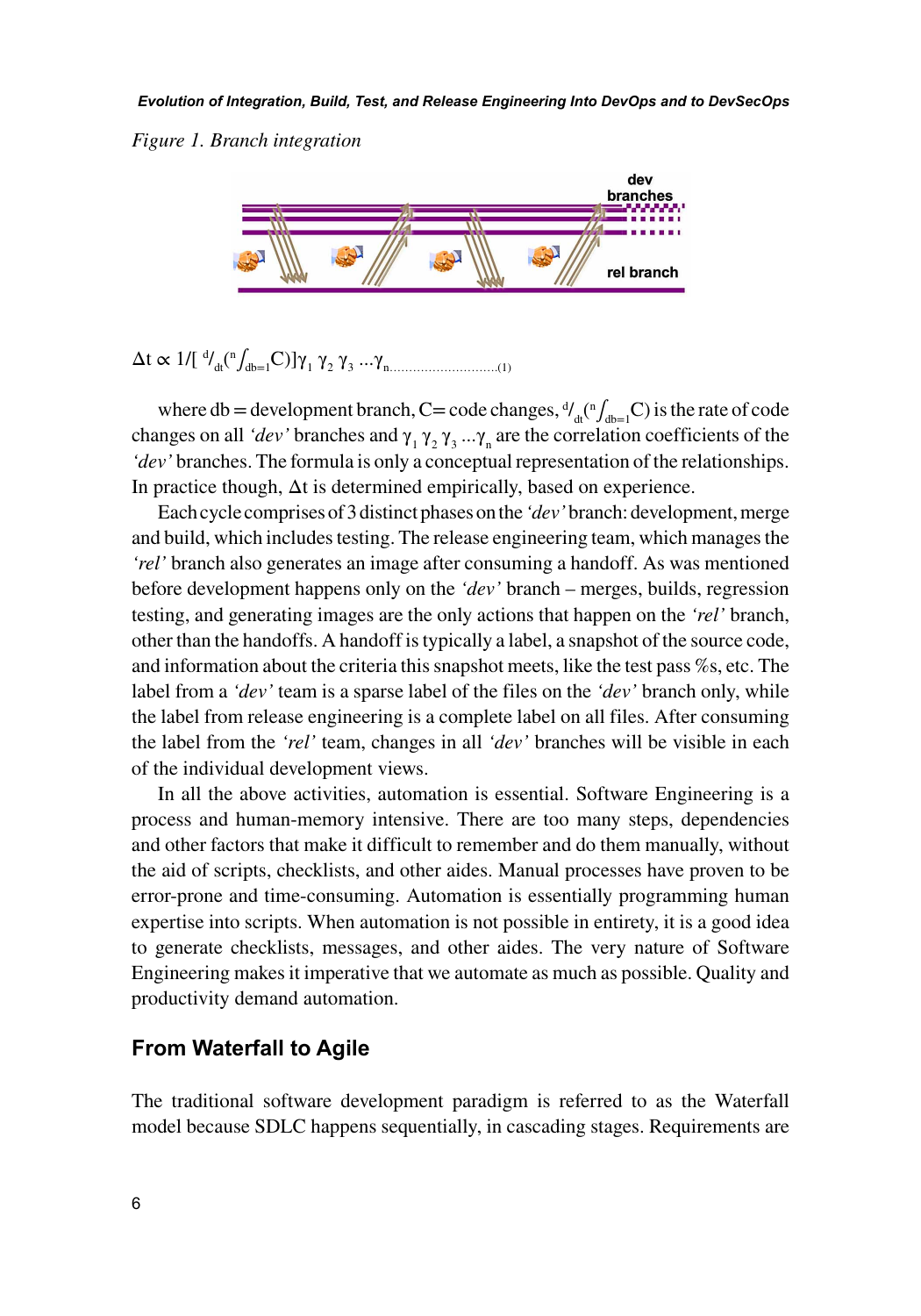collected upfront; development happens as one big project and the feedback loop between the development teams and operations is usually long. Over time, the software industry realized the perils of following the Waterfall model and the need for agility in the development (Sureshchandra & Shrinivasavadhani, 2008). Long feedback cycles result in a substantial risk. Teams operate in silos and bugs are discovered late in the cycle. Therefore, there is a need to break the one big project into more manageable smaller chunks. The branching model discussed in the section on Integration Engineering also needs to change to facilitate shorter release cadence. Code changes need to be integrated more rapidly than wait for Δt time cycle, which typically runs into days or weeks.

In the waterfall model, testing typically starts after all development is done. It is often too late and too expensive to fix bugs that late in the cycle. It is imperative to "fail fast" and recover from the failure fast as well. The cycle needs to be shortened even if it takes several cycles for completion of the project. Overheads need to be minimized and simplified to get into this iterative, agile mode of operations. Agility calls for flexible and highly collaborative environments and an entire rethink of the software development activity. For instance, companies have moved away from having many feature branches as described in the section on Integration Engineering to a single branch model that avoids merges and the heavy processes involved in managing numerous branches. In large organizations, thousands of developers could be working on a single branch. The source code instead uses 'feature toggles' for selectively exercising the code. Agile methodologies resulted in substantial improvements for companies. Some form of the Agile methodology has been successfully practiced by most large organizations.

One of the popular flavors of the Agile methodology is Scrum. Much like in the rugby football game by that name, where players flock together into a tightly packed team to grab the ball, in the scrum framework, teams collaborate closely with each other to develop the product. The idea of scrum is simple to understand, but difficult to practice. It originated in 1986, from a paper in the Harvard Business Review and is inspired by processes in the manufacturing firms like in the automotive and the photocopier industries. Scrum defines only three roles: Product Owner, Scrum Master, and the Team. The Product Owner is responsible for funding the project, setting the vision and release dates for the product. The scrum master makes sure that the team is productive and works to remove any blockers that the team may run into during the execution of the project. Scrum master, as the name indicates, is a key role, crucial for creating and sustaining a high-performance team. The team typically comprises of 5 to 9 members who do the real work of building the product. The team does not have a hierarchy, sub-teams or titles and functions seamlessly.

The work-cycle in scrum is called the sprint, which typically lasts for two weeks and comprises of many tasks to be accomplished in that cycle. A task is a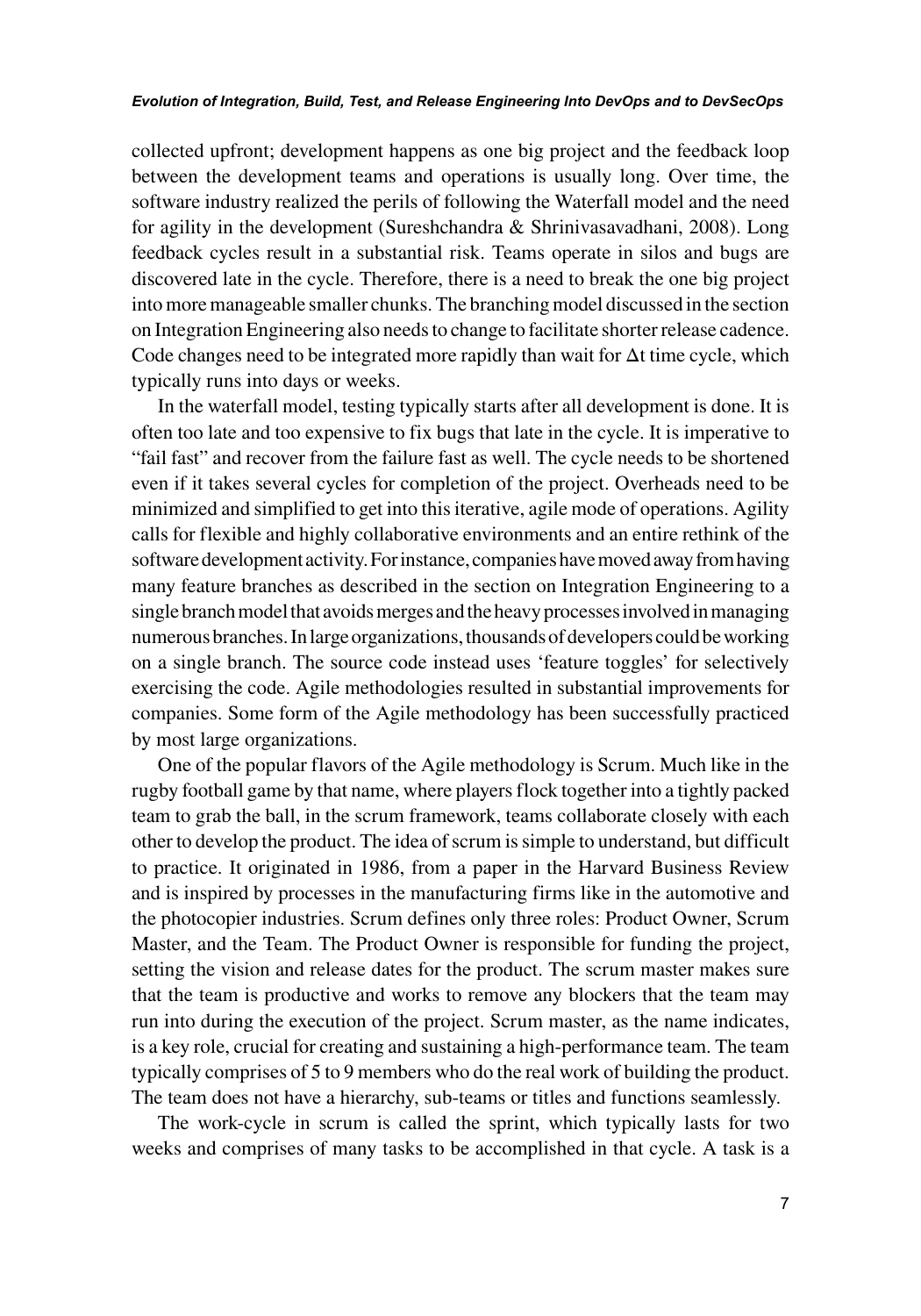fundamental unit of work in a sprint. The product is developed in increments. The end of a sprint marks the completion of a useable portion of a product, which can be released to the customers. This iterative development results in agile release cycles and shortened time to market. The simple operating environment results in low process overheads and quick decision making. Quality improves because of frequent testing and feedback from the field. Teams feel empowered and worklife balance is better achieved. Agile methodologies are big on automation, thus enhancing productivity. During a sprint, the team meets daily for a short duration, typically 15 minutes, standing and discuss these 3 key questions: (a) What did you do yesterday? (b) What will you do today? (c) Are there any blockers impeding the progress? Any blockers or issues are not resolved during the meeting – scrum meetings are not to be used for problem-solving.

If there are blockers discovered during the meeting that cannot be resolved by the scrum master, instead of extending the time, the scope is reduced – some of the tasks are downsized or eliminated. It is therefore imperative that the scrum master is an excellent problem solver and be able to unblock the team through collaboration, coaching, and leadership. In terms of documentation, the tasks that need to be implemented are described in form of "user stories" with the syntax, "As a <some user>, I want <some goal>, so that <some reason>." For instance, a user story in a sales analysis application could be, "As a Regional Director for the Asia Pacific, I want to be able to drill down to the sales numbers for a particular country with a few clicks so that I can change the sales strategy for that country if necessary." Documentation need not be exhaustive – working software is prioritized over comprehensive documentation.

Agile planning happens at different levels – task-level, done daily, feature level, done for a sprint and at a strategic level for the entire release. The development happens using timeboxed, lightweight iterations aligned with the sprint. The scrum framework prioritizes individuals over tools or processes, making sure that there are limits on the work in progress and feedback loops. One of the techniques often used is pair programming, where programmers work in pairs, one of them writing the code and the other reviewing it as it is being written. The pair keeps switching roles and collaborate closely. A sprint retrospective is held after every sprint, also for a short duration, where the entire team participates in reviewing what went well and what did not. The retrospective also follows a simple process. The team collectively decides what they should start doing for the next sprint, stop doing and what the team should continue doing going forward.

There are simple tools that help in the process of the timeboxed, iterative development. The tools include burndown charts which show the remaining work plotted against the days in the sprint and sprint backlog that is updated by the scrum master with the time required to complete the remaining tasks. Commercial software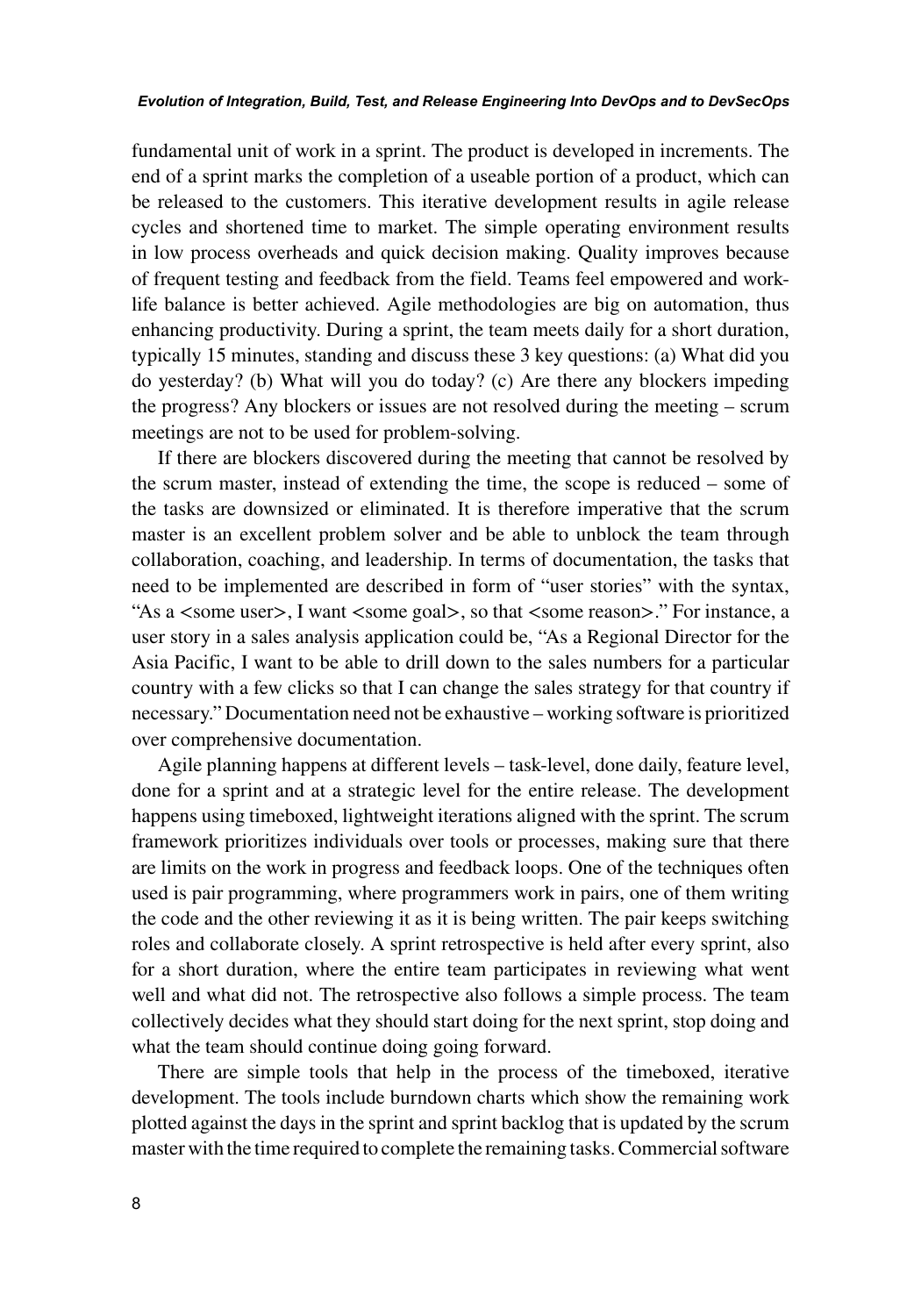packages like Rally or Jira incorporate these tools. A key aspect of the framework is a sense of urgency that is shared by the entire team. The scrum methodology can be viewed as a shift in coding culture and requires buy-in from all stakeholders. It is a different way of doing software product development and can prove to be a major shift in the organization's culture. It must also be noted that Agile or Scrum frameworks are not a silver bullet and are not suited for every software product development. Often, large organizations use some components of the agile framework in conjunction with other methodologies as a middle-ground.

## **DevOps**

Software Engineering Operations teams continue to strive to provide a consistent environment for global development. They engineer the products from the hands of the developers to the hands of the customers. Agile methodologies proved that collaboration and people must be top priority in software development. An extension to that idea is to break the barriers between development and operations teams further, resulting in the concept of DevOps. In some ways, DevOps can be thought of as extending the principles of agile software development. Silos are further broken down and development, quality assurance, and operations teams all act without any barriers.

One of the best practices of DevOps is Continuous Integration (CI), an idea proposed by Grady Booch, the inventor of the famed Unified Modeling Language, UML. The idea is to provide immediate feedback to the developer about their code changes and almost always have a working product that can be tested and possibly released. The code changes need to meet several criteria such as being buildable, pass sanity tests, go through static analysis checks successfully, reviewed and approved by peers/module owners, and so on. Most of the checks happen automatically. The code can be integrated into the product only if all the checks pass. Thus, all integration issues are addressed immediately, in a sharp contrast with what was described in the section on Integration Engineering. Continuous Integration, therefore, becomes the basis for all subsequent operations and automation.

Unlike huge changesets getting propagated across branches through the handshakes described in integration engineering, the changesets in Continuous Integration are small, much more manageable, and iterative. The automation around CI is crucial for developers to remain productive. Hence the need for tools – several of them – so many that a periodic table can be filled with them and even more. The pivotal tool is the CI engine, which does much more than the traditional 'cron' on Unix machines that typically spun off the builds in the waterfall model. There are currently many tools that function as a CI engine today. Jenkins, Travis, and Bamboo are a few of such CI engines. These CI engines take the code changes from the developers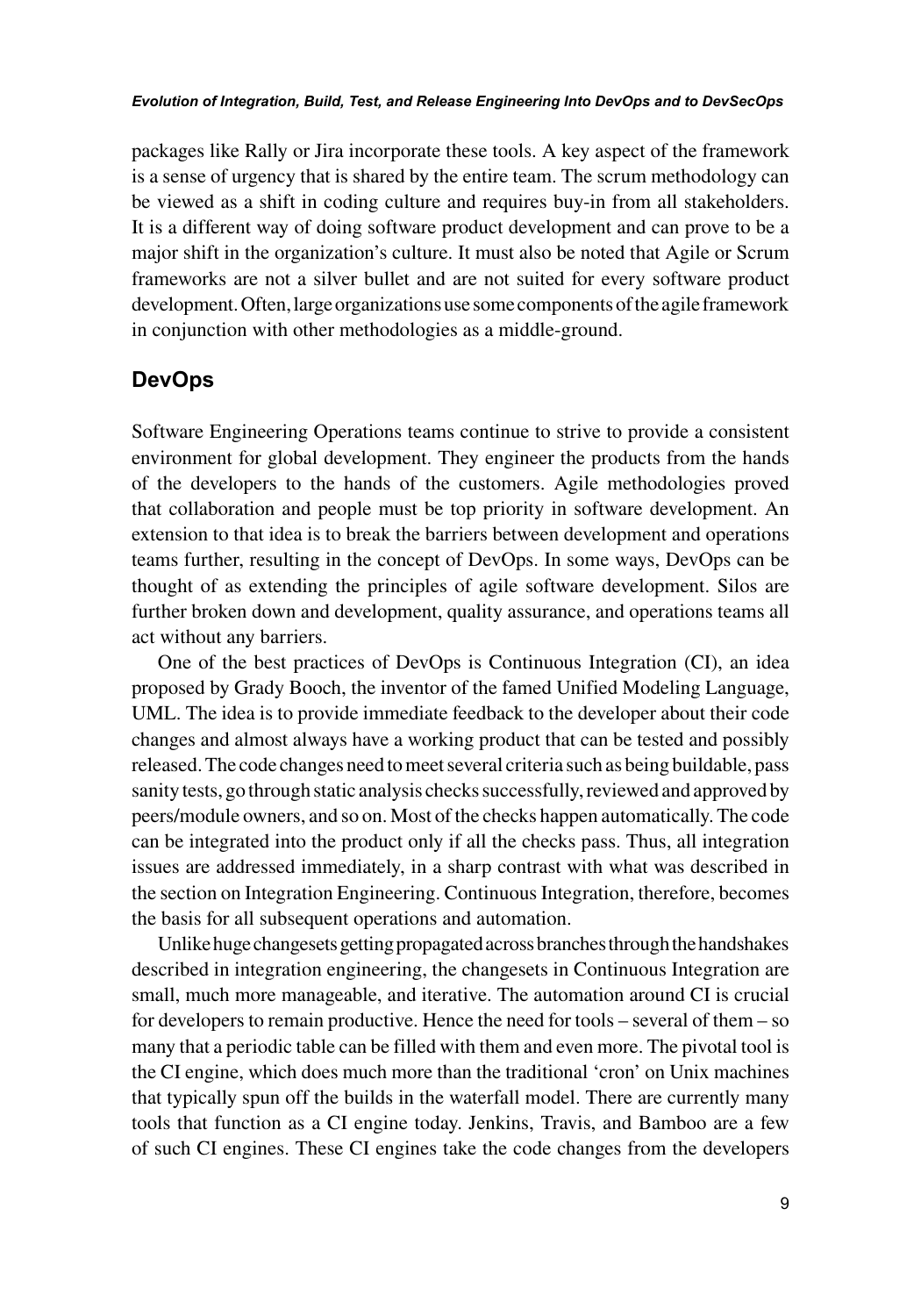through a series of checks to validate the code diffs. The sequence of checks can be envisioned as a 'pipeline,' quite analogous to the line of pipes that transport liquids and gases to a production area. Just like the commercial liquid and gas pipelines are equipped with the required control devices, the CI engine pipelines have the necessary mechanisms to control the processes that take the code changes through the validations.

Along with continuous integration, there is a need for continuous testing as well, so that the developers get feedback on quality aspects, continuously. When the product is continuously tested, it is ready for deployment in production continuously as well, resulting in hundreds or even thousands of releases in a day. Continuous Integration, Continuous Testing, Continuous Deployment, and Continuous Delivery lead to continuous improvement. All these continuous processes can be implemented using the 'pipelines' that the CI engines provide. As can be envisioned, the pipelines can easily grow in complexity. The trend now is to 'code' the CI engine pipelines, so that they can be maintained better and there is change history. 'Pipeline as Code' often resides in the same repository as the source code.

Cloud computing has come to stay. Today, most of the computing, including that which happens in the pipeline, run in a private or public cloud. Cloud computing and virtualization enable spinning up a 'virtual' machine (VM) in no time. Multiple VMs, possibly running different operating systems can run on the same bare metal hardware providing isolation and optimal usage. Cloud computing provides access to the VMs seamlessly across the network, even if the bare metal machines are miles away and are owned by a  $3<sup>rd</sup>$  party. A lightweight model of a VM is a container, which can run on a VM, providing an isolated environment for an application to run. The container packages any given application along with all its dependencies including configuration files and libraries so that the application is ready to run as soon as the container is brought up – quite convenient for testing and deploying as part of the pipeline. A container image is immutable so that it can be run and rerun many times.

The container image contains everything that an application needs to run and serves as an immutable snapshot of the application's runtime environment. Multiple containers share the kernel running on physical hardware and provide isolated namespaces for the application to run. Therefore, a container includes its abstraction of memory, devices, network ports, processes, and filesystems, shielding the underlying kernel's resources from direct access. The containers resources eventually use the resources provided by the underlying kernel but do not let the applications access them directly. Containers provide great portability suitable for instant deployment, particularly when using a microservices architecture. As a general guideline, all builds should be reproducible. Reproducibility is particularly important for production builds or builds which go out to customers. Containerization can help in reproducibility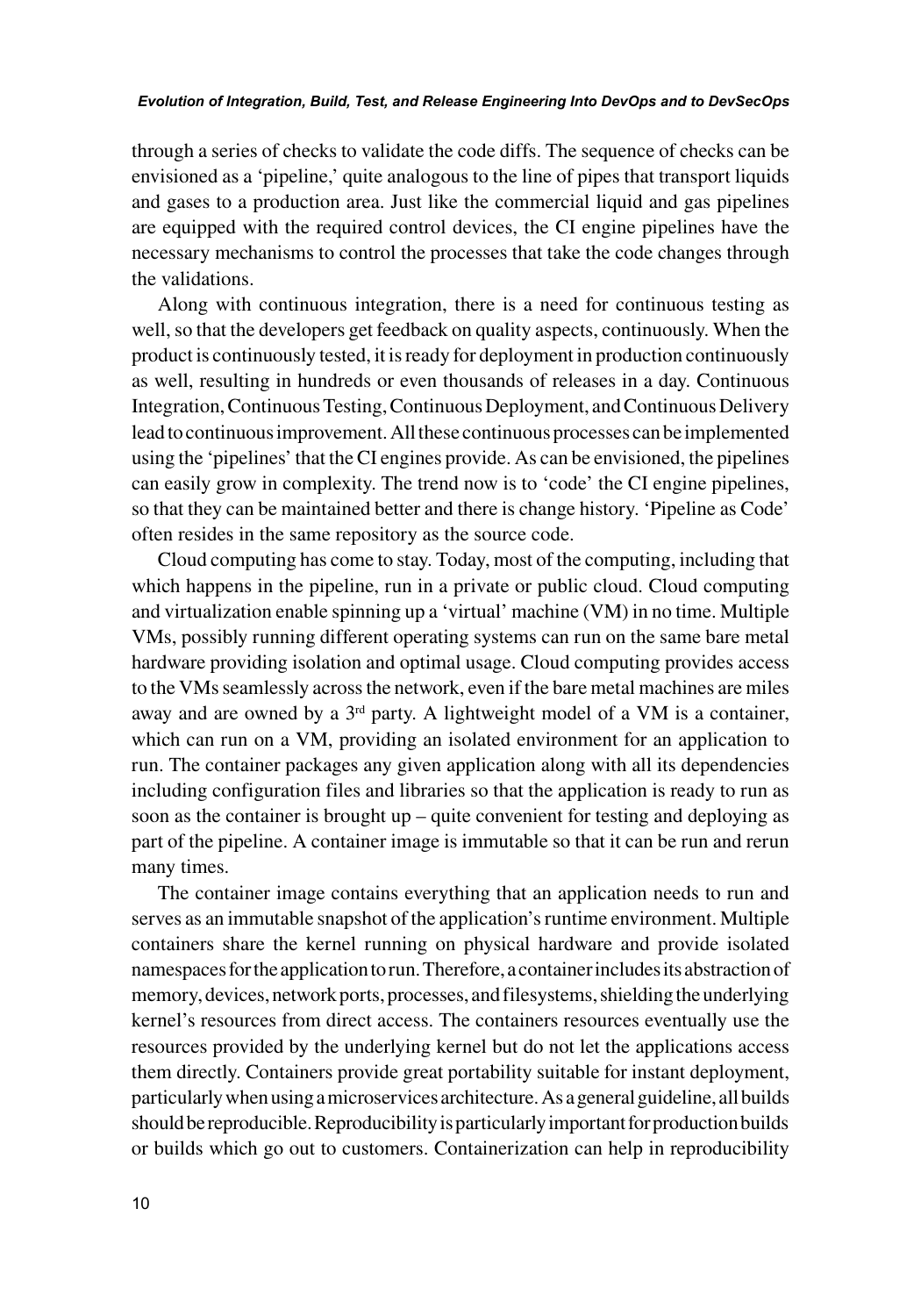of builds since a container image can effectively store the configuration needed for a build to be reproduced.

Some of the functions that the DevOps teams perform are shown in Figure 2. As can be seen, the DevOps teams are responsible for most of the operations in software development, starting with setting up the repository to deploying and shipping the releases. Each one of these functions needs to be automated and automation requires tools. Hence the explosion of tools. For instance, the number of artifacts that are needed for the build and produced by it has grown so much that we now have tools like Artifactory and Nexus to handle them. Source code itself is versioned in tools like Git and Subversion. Huge files like the binary artifacts are not usually versioned with the source code, hence separate tools for them. For testing, we have tools like Selenium, JUnit, and TestNG. ElectricFlow and Julu help with deployment. Metrics and dashboards play an important role in monitoring and improving productivity. In the DevOps world, it is said that if it is measured, it is bound to improve. Tools like Kibana and Nagios help in creating dashboards that can show metrics.

Docker and Kubernetes are popularly used tools for containerization and their orchestration respectively. Configuration and provisioning tools include Chef, Puppet, and Ansible. Coverity and SonarQube are two of the tools that help in static analysis of the source code to detect any vulnerabilities and potential bugs, without actually running the code. Tools like Cobertura, JaCoCo, and Valgrind are used for measuring code coverage statistics. As we saw, collaboration plays a crucial role in software development and is one of the main driving forces for the DevOps movement. Multiple tools like Slack, HipChat, and Webex Teams are popularly used for instant messaging and collaboration. In addition to these open-source or commercially available tools, most large organizations have their internal tools to handle several software development operations. For instance, Cisco has its huge bug tracking system called CDETS and release posting tool called IRT.

Code bloating and code obsolescence is quite common over time. As highlighted in Figure 2, the DevOps team needs to work on reducing the code footprint and explore other ways to reduce the build times to reduce the wait-time for the developers to get feedback about their code changes. In some cases, particularly when the software is embedded, there are strict limits on how much memory the software can consume at runtime, requiring a check to be placed on the incremental size of the image built from the code changes. This is an example of a policy that needs to be put in place. As can be seen, software development is a disciplined activity, which needs to be regulated by several policies. Some of the other policies could be to allow commits only after sufficient approving reviews, mandate a double-commit to the master branch before committing to a release branch, and so on. The DevOps team is responsible for enforcing the policies. Instrumenting such mechanisms and the software development environment in general requires plenty of tooling on part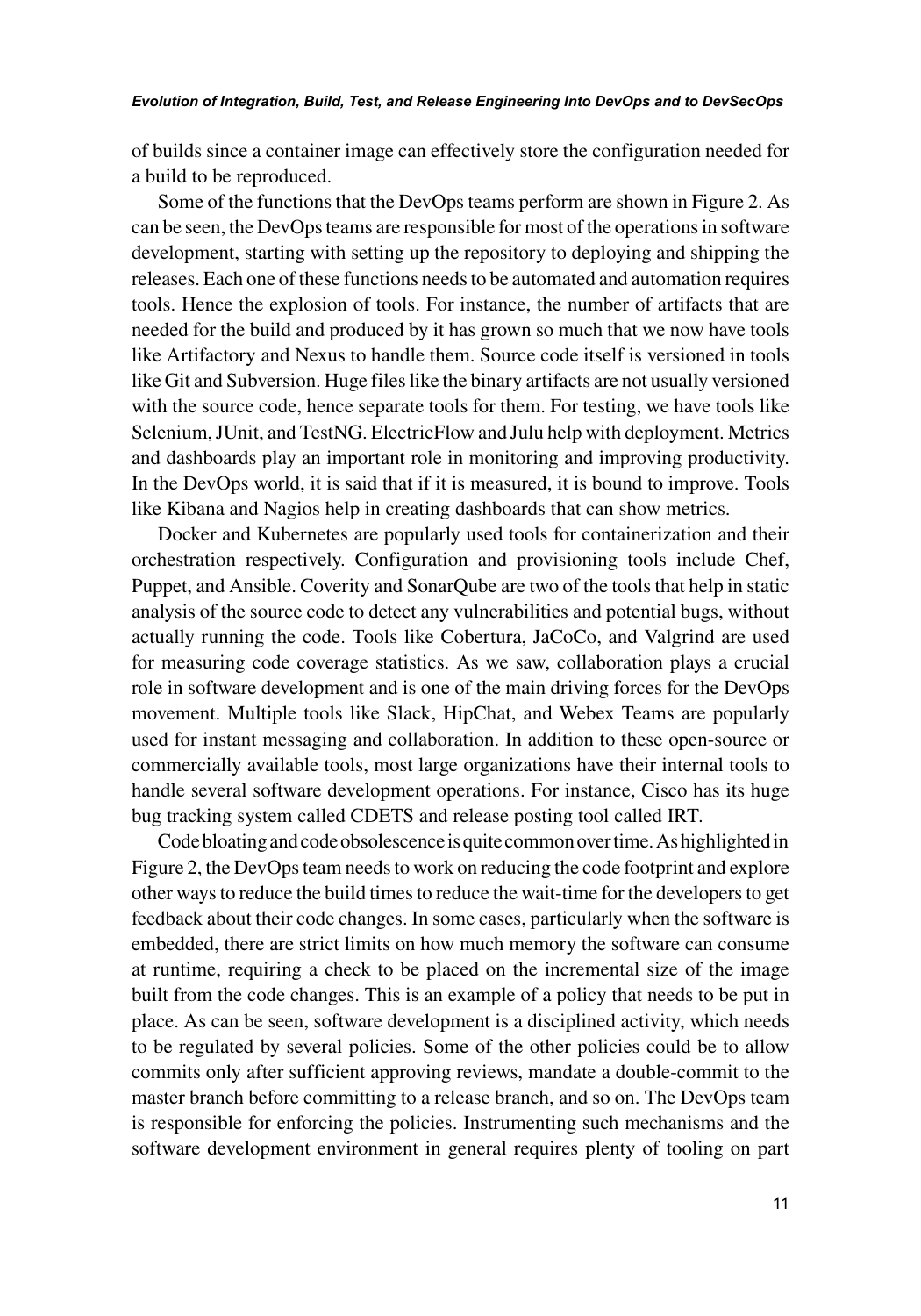of the DevOps teams. It is not hard to see that DevOps is, therefore, a substantial charter requiring strong technical and analytical skills.

## **DevOps to DevSecOps**

Security is everyone's business, even in the software industry. Application security is critical, given their usage profile. That part has not changed, but the way security is achieved has gone through substantial changes due to paradigm shifts in the development processes. Traditionally, as shown in Figure 3a, boundaries were secured using firewalls. Companies and applications operated in silos. Development and Operations too operated in silos and were not well orchestrated. DevOps fixed the broken collaboration mechanisms and provided for continuous, seamless operations. Security continued to be ensured by protecting the organization's borders.

The scenario is depicted in Figure 3b. However, as cloud computing gained in adoption, borders weakened, and computing happened across borders. It was no longer enough to protect the

corporate borders using firewalls. Security had to be built into the application, resulting in the "Security as Code" paradigm and the birth of DevSecOps, as depicted in Figure 3c.

Cloud computing and DevOps brought in a series of "…as a Service" and "…as Code" paradigms, such as "Infrastructure as a Service," "Infrastructure as Code," and "Pipeline as Code." DevSecOps continued the trend with the "Security as Code" paradigm, taking a holistic view of security. Like DevOps, DevSecOps has to do



*Figure 2. Typical responsibilities of the DevOps team*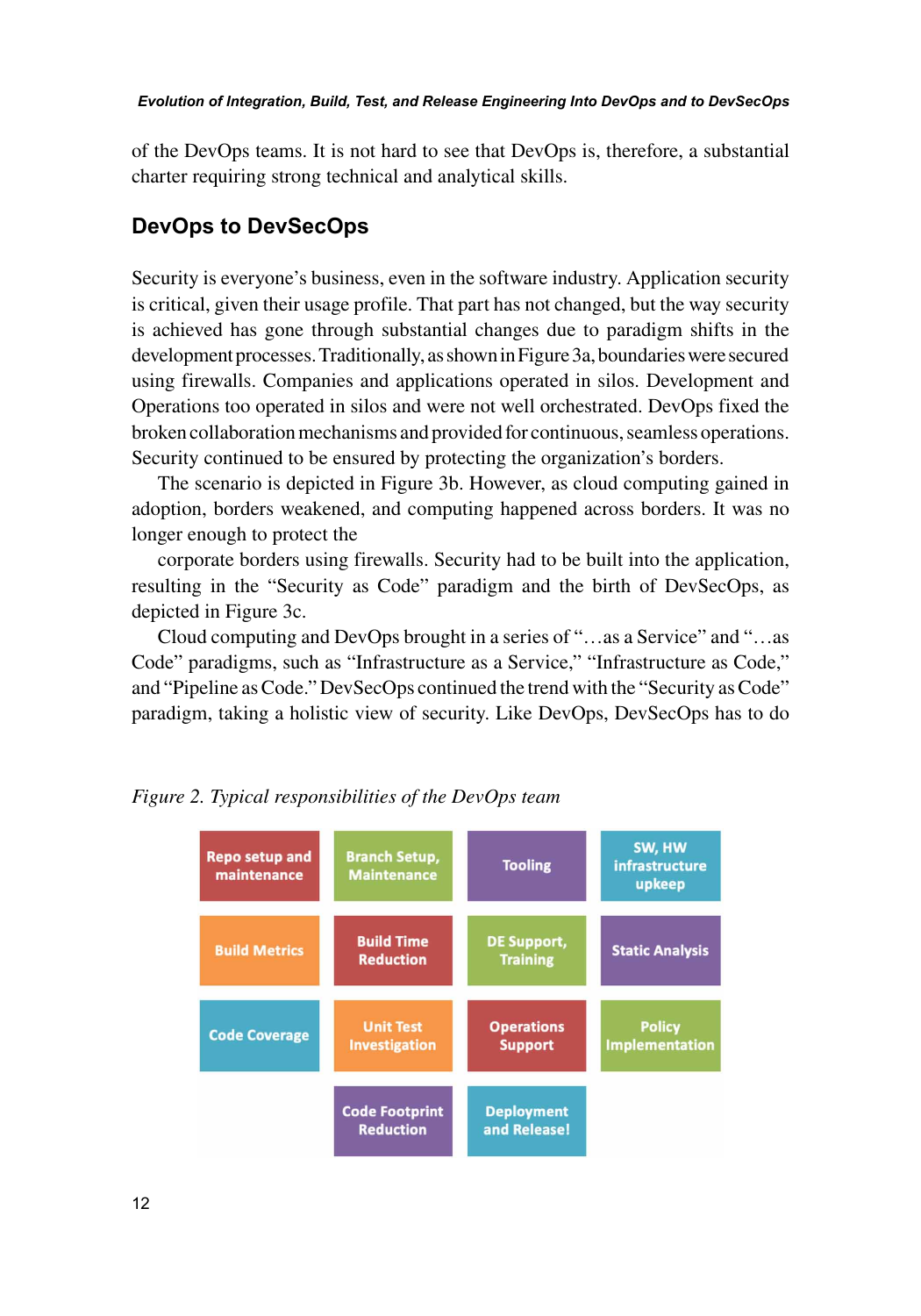*Figure 3a. Security in legacy software systems*



a lot with the corporate mindset and is a culture shift. It can be viewed as a set of tools, techniques, and processes to build security into software. It requires buy-in from all stakeholders and is a community-driven effort. DevSecOps is still evolving through learning and exploration. With security moving into the application, security infrastructure needs to be 'cloud-aware' and security features need to be published via APIs. Security aspects are now built into the CI engine pipeline and automation tooling as much as possible. Security is part of the software building process as illustrated in Figure 4.

Development, security, and operations are the new building blocks of a software organization.



*Figure 3b. Security with the advent of DevOps*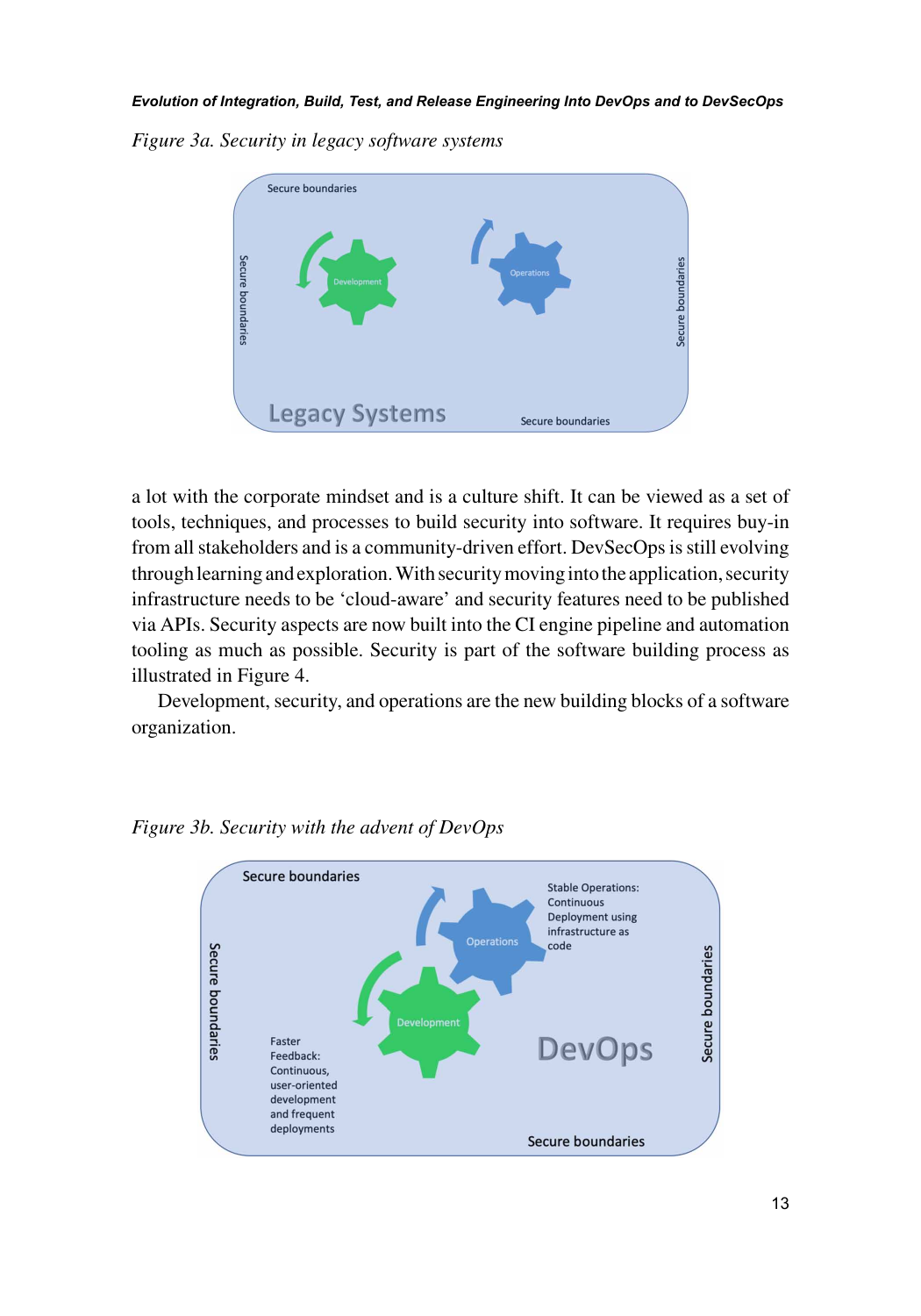*Figure 3c. Security in DevSecOps*



DevOps broke the silos between Development and Operations teams. DevSecOps extends the idea and broke the silos between the Security teams and the DevOps teams. DevSecOps orchestrates the workflows among the development, security, and operations teams to provide an integrated, seamless infrastructure for the development of the product. Security vulnerabilities in the code are continuously monitored and addressed paving way for "Continuous Security." Products are always security-ready, in addition to being deployable with every code commit. Product security is therefore tightly coupled with the pipeline controls. For instance, continuous testing now requires security aspects to be tested as well as part of the code commit validations in the pipeline. Security, which came into the picture in the later stages of software development, now needs to "shift left," to earlier stages of development as well, right from the beginning. There must now be at least a few agile user stories related to security in every sprint if agile methodologies are being used.

*Figure 4. Building blocks of a software organization*

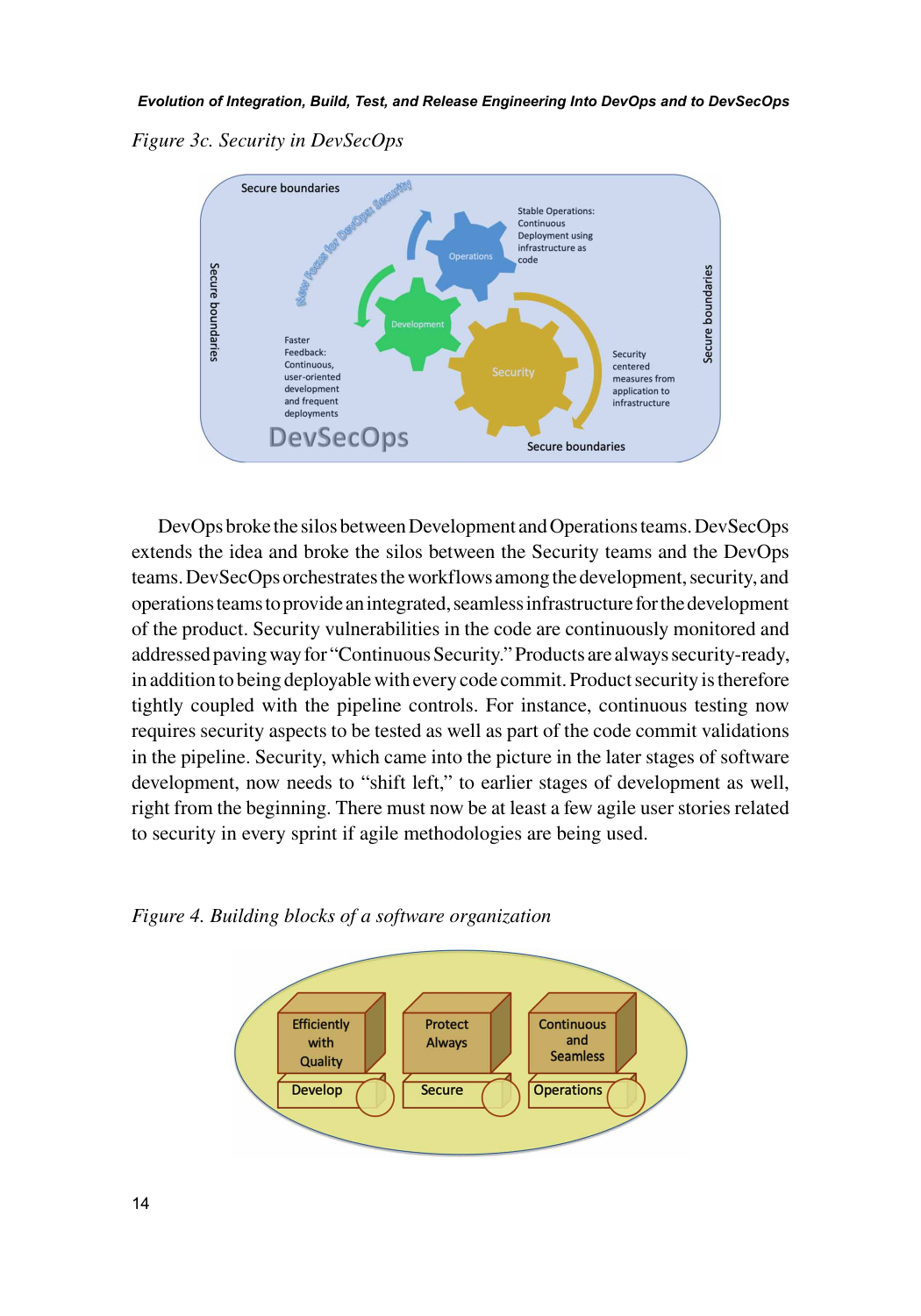#### **Issues, Controversies, Problems**

The DevSecOps area is still evolving and poses multiple challenges. It is a culture shift and driving change across organizations continues to be a challenge. Roadshows within the organization, identifying security champions to serve as brand ambassadors for DevSecOps, and promoting the benefits of DevSecOps by other means are some of the techniques that can be used to make the culture shift. Security certainly raises the complexity of the applications. Architecture changes to accommodate security aspects as applicable to on-premises, cloud, and container deployments must be considered right from the beginning. A security mindset must be inculcated among cross-functional teams.

Skilled manpower continues to be a challenge in the DevSecOps area. The author personally interviewed scores of candidates for open positions in his team and found that many engineers have restricted themselves to mere tool configuration and usage, without much experience at all in writing substantial scripts and implementing tools from scratch or understanding the underlying principles. It is also observed that some engineers continue to work in older waterfall methodologies and tools, without much exposure to the latest trends in the industry. Organizations, particularly the large, well-established ones must learn to quickly adopt newer technologies and train their personnel for the change. It is hard to drive change, but the risk of obsolescence should be enough motivation to move with the industry.

Another major challenge is the budget allotted for DevSecOps. The higher management may not always see the value or the complexity of the DevSecOps tasks, resulting in understaffed DevSecOps teams and inadequate tooling infrastructure. In such cases, it may help if the first-line managers and technical leads of DevSecOps teams meet with the higher management to impress upon the critical value that the DevSecOps methodologies provide and the complexities involved in them. It is also helpful to standardize the tool and process usage across large organizations, so that interoperability if needed, is better achieved. Legacy tools can pose challenges in terms of scaling and adapting to growing needs. It is imperative to quickly identify infrastructure that is not able to keep up and replace it with the industry-standard tooling.

## **FUTURE RESEARCH DIRECTIONS**

The Software Engineering journey will of course not stop at DevSecOps and fullstack engineering. A hot area that is still evolving is implementing DevSecOps for Artificial Intelligence products and using Artificial Intelligence for DevSecOps. Machine Learning is the mortar of modernization and is becoming more and more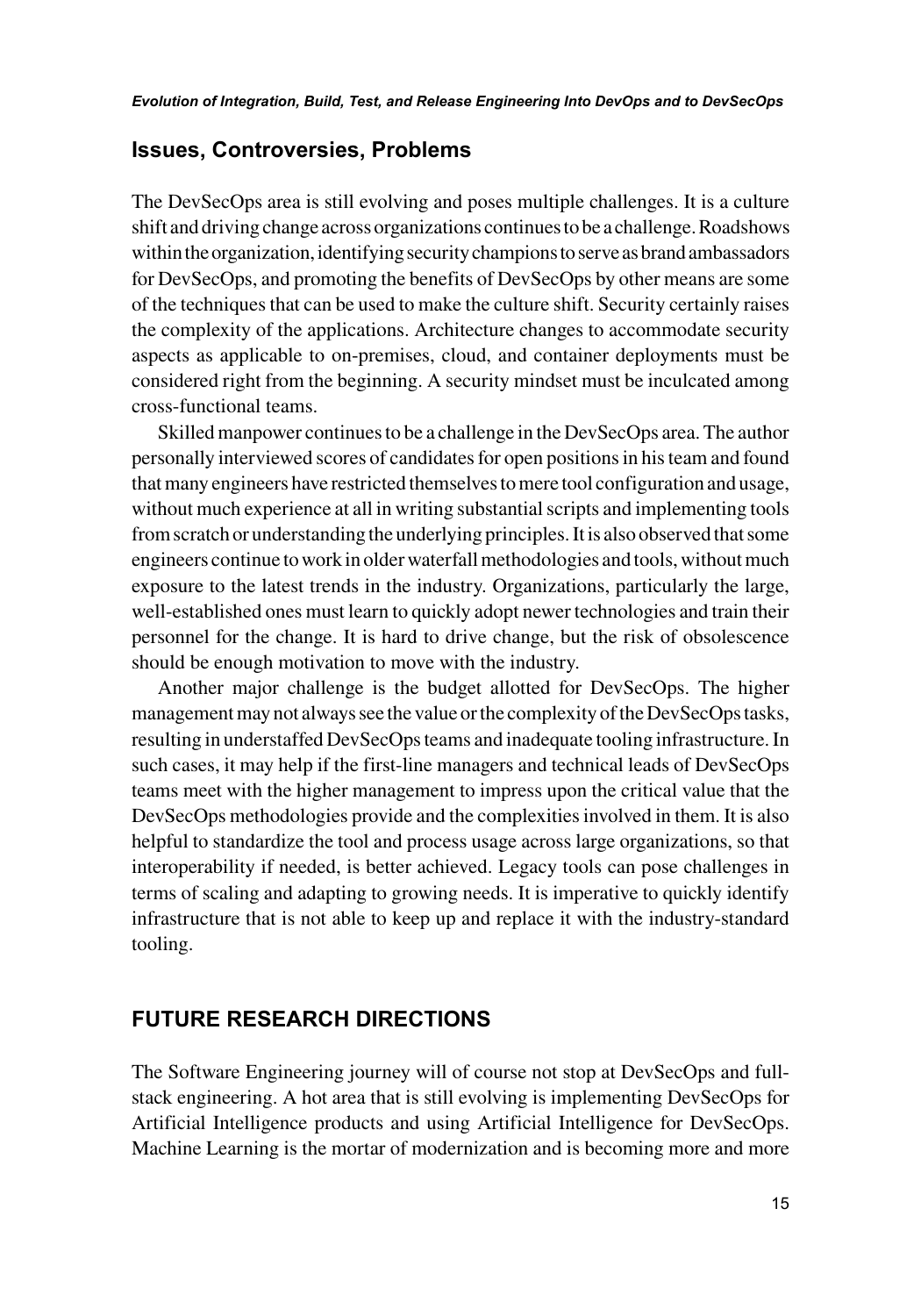ubiquitous. Machine Learning approaches can be used to detect security vulnerabilities and bugs in general. Analyzing the logs from the tools using AI techniques can help improve the quality of the tools – an area that can benefit from more research. There is also ample scope for building tools to integrate security aspects into the pipelines.

## **CONCLUSION**

This chapter briefly examined the evolution of the Software Engineering domain into today's DevSecOps, presenting important tools, techniques, and observations, all along. Several aspects of Software Engineering have transformed drastically over the last three decades. For instance, the simple 'cron' in the Unix systems has now become a full-blown Continuous Integration engine acting as the backbone of the DevSecOps revolution. The chapter also identified a few challenges and solutions to address them. The domain continues to evolve further and holds plenty of promise for the future.

## **ACKNOWLEDGMENT**

The author gratefully acknowledges the experience gained from various software organizations that was instrumental in writing this chapter.

## **REFERENCES**

Artac, M., Borovssak, T., Di Nitto, E., Guerriero, M., & Tamburri, D. A. (2017, May). DevOps: introducing infrastructure-as-code. In *2017 IEEE/ACM 39th International Conference on Software Engineering Companion (ICSE-C)* (pp. 497-498). IEEE. 10.1109/ICSE-C.2017.162

Banica, L., Radulescu, M., Rosca, D., & Hagiu, A. (2017). Is DevOps another Project Management Methodology? *Informações Econômicas*, *21*(3), 39–51. doi:10.12948/ issn14531305/21.3.2017.04

Bucena, I., & Kirikova, M. (2017). Simplifying the DevOps Adoption Process. BIR Workshops.

Chen, L. (2018, April). Microservices: architecting for continuous delivery and DevOps. In *2018 IEEE International Conference on Software Architecture (ICSA)* (pp. 39-397). IEEE. 10.1109/ICSA.2018.00013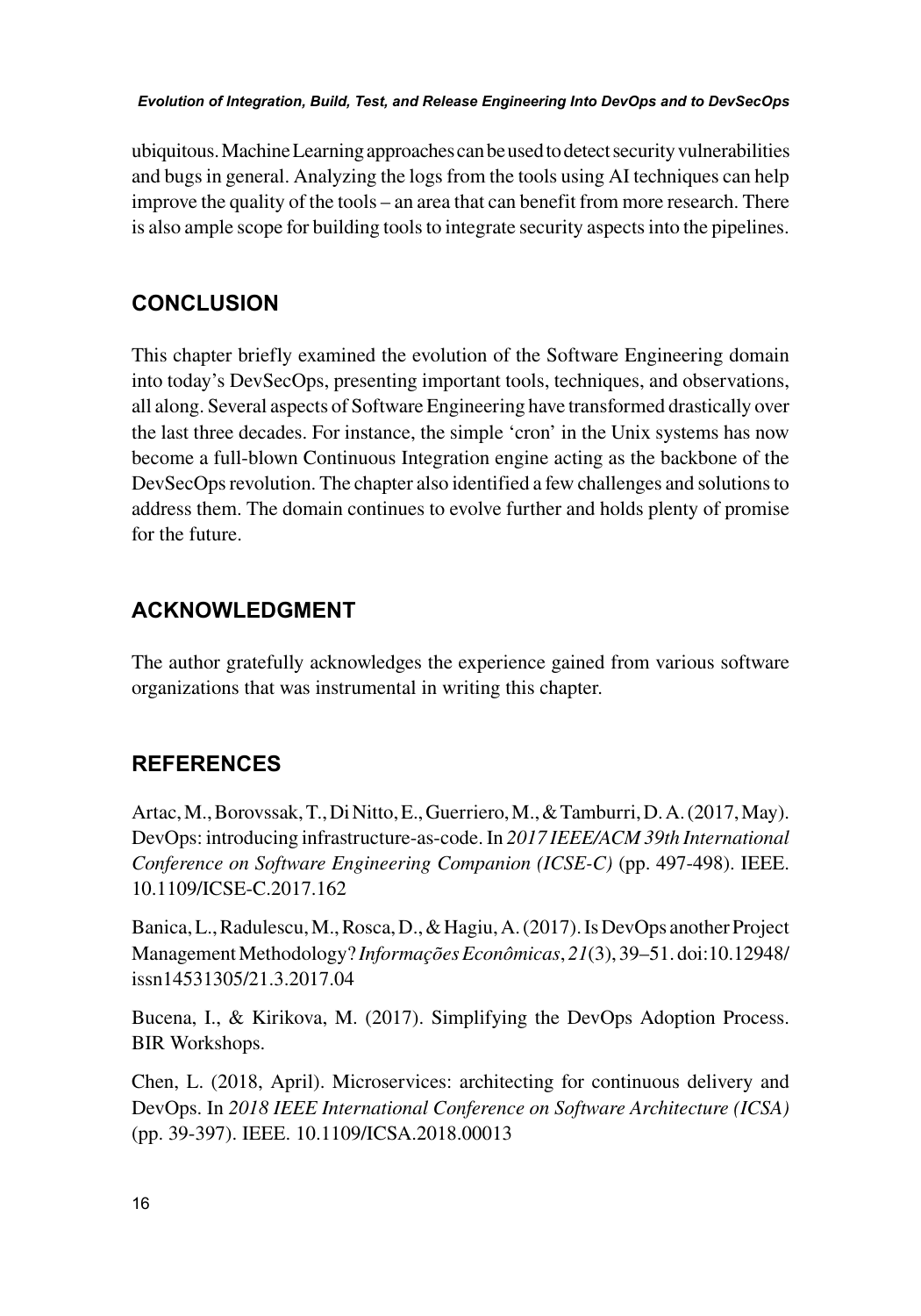Cito, J., Wettinger, J., Lwakatare, L. E., Borg, M., & Li, F. (2018, March). Feedback from Operations to Software Development—A DevOps Perspective on Runtime Metrics and Logs. In *International Workshop on Software Engineering Aspects of Continuous Development and New Paradigms of Software Production and Deployment* (pp. 184-195). Springer.

Dyer, M. (1980). The management of software engineering, Part IV: Software development practices. *IBM Systems Journal*, *19*(4), 451–465. doi:10.1147j.194.0451

Erich, F. M. A., Amrit, C., & Daneva, M. (2017). A qualitative study of DevOps usage in practice. *Journal of Software: Evolution and Process*, *29*(6), e1885.

Feitelson, D. G., Frachtenberg, E., & Beck, K. L. (2013). Development and deployment at Facebook. *IEEE Internet Computing*, *17*(4), 8–17. doi:10.1109/MIC.2013.25

Jiménez, M., Castaneda, L., Villegas, N. M., Tamura, G., Müller, H. A., & Wigglesworth, J. (2018, March). DevOps round-trip engineering: Traceability from dev to ops and back again. In *International Workshop on Software Engineering Aspects of Continuous Development and New Paradigms of Software Production and Deployment* (pp. 73-88). Springer. 10.29007/gq5x

Kaiser, A. K. (2018). Introduction to DevOps. In *Reinventing ITIL® in the Age of DevOps* (pp. 1–35). Berkeley, CA: Apress. doi:10.1007/978-1-4842-3976-6\_1

Li, Z., Zhang, Y., & Liu, Y. (2017). Towards a full-stack DevOps environment (platform-as-a-service) for cloud-hosted applications. *Tsinghua Science and Technology*, *22*(01), 1–9. doi:10.1109/TST.2017.7830891

Lwakatare, L. E., Karvonen, T., Sauvola, T., Kuvaja, P., Olsson, H. H., Bosch, J., & Oivo, M. (2016, January). Towards DevOps in the embedded systems domain: Why is it so hard? In *2016 49th Hawaii International Conference on System Sciences (HICSS)* (pp. 5437-5446). IEEE.

Myrbakken, H., & Colomo-Palacios, R. (2017, October). DevSecOps: a multivocal literature review. In *International Conference on Software Process Improvement and Capability Determination* (pp. 17-29). Springer. 10.1007/978-3-319-67383-7\_2

Rahman, A. A. U., & Williams, L. (2016, May). Software security in DevOps: synthesizing practitioners' perceptions and practices. In *2016 IEEE/ACM International Workshop on Continuous Software Evolution and Delivery (CSED)* (pp. 70-76). IEEE. 10.1145/2896941.2896946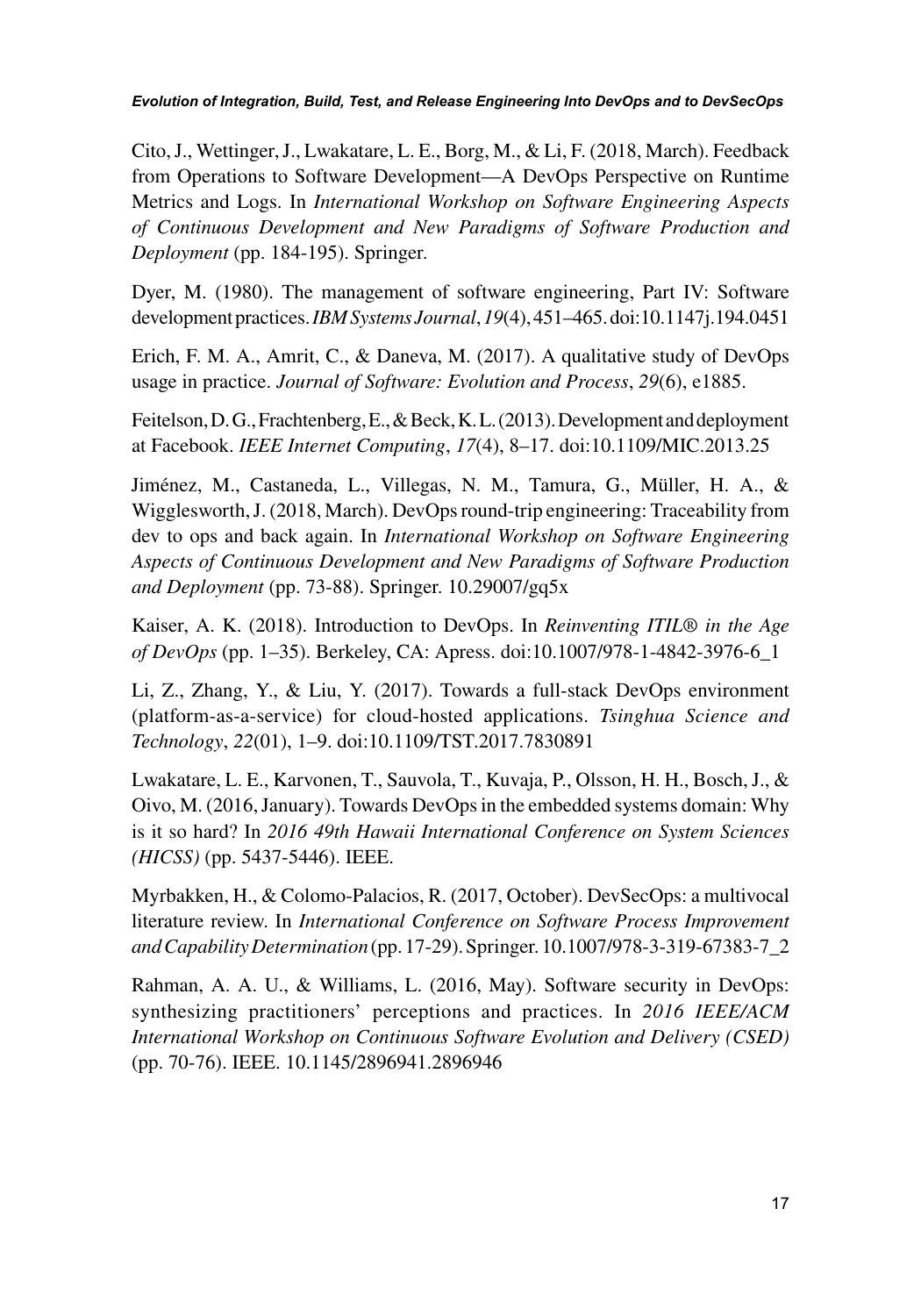Sánchez-Gordón, M., & Colomo-Palacios, R. (2018, October). Characterizing DevOps Culture: A Systematic Literature Review. In *International Conference on Software Process Improvement and Capability Determination* (pp. 3-15). Springer. 10.1007/978-3-030-00623-5\_1

Savor, T., Douglas, M., Gentili, M., Williams, L., Beck, K., & Stumm, M. (2016, May). Continuous deployment at Facebook and OANDA. In *2016 IEEE/ACM 38th International Conference on Software Engineering Companion (ICSE-C)* (pp. 21- 30). IEEE. 10.1145/2889160.2889223

Stahl, D., Martensson, T., & Bosch, J. (2017, August). Continuous practices and DevOps: beyond the buzz, what does it all mean? In *2017 43rd Euromicro Conference on Software Engineering and Advanced Applications (SEAA)* (pp. 440-448). IEEE. 10.1109/SEAA.2017.8114695

Sureshchandra, K., & Shrinivasavadhani, J. (2008, August). Moving from waterfall to agile. In Agile 2008 conference (pp. 97-101). IEEE. doi:10.1109/Agile.2008.49

Van Der Hoek, A., Carzaniga, A., Heimbigner, D., & Wolf, A. L. (1998). *A reusable, distributed repository for configuration management policy programming.* Univ. Colorado, Boulder, Tech. Rep. CU-CS-864-98.

Wiedemann, A., & Wiesche, M. (2018). Are you ready for DevOps? Required skill set for DevOps teams. *Proceedings of the European Conference on Information Systems*.

## **ADDITIONAL READING**

Allen, L., Fernandez, G., Kane, K., Leblang, D., Minard, D., & Posner, J. (1993). ClearCase MultiSite: Supporting geographically-distributed software development. In *Software Configuration Management* (pp. 194–214). Berlin, Heidelberg: Springer.

Bartusevics, A., & Novickis, L. (2015). Models for implementation of software configuration management. *Procedia Computer Science*, *43*, 3–10. doi:10.1016/j. procs.2014.12.002

Dyck, A., Penners, R., & Lichter, H. (2015, May). Towards definitions for release engineering and DevOps. In *2015 IEEE/ACM 3rd International Workshop on Release Engineering* (pp. 3-3). IEEE. 10.1109/RELENG.2015.10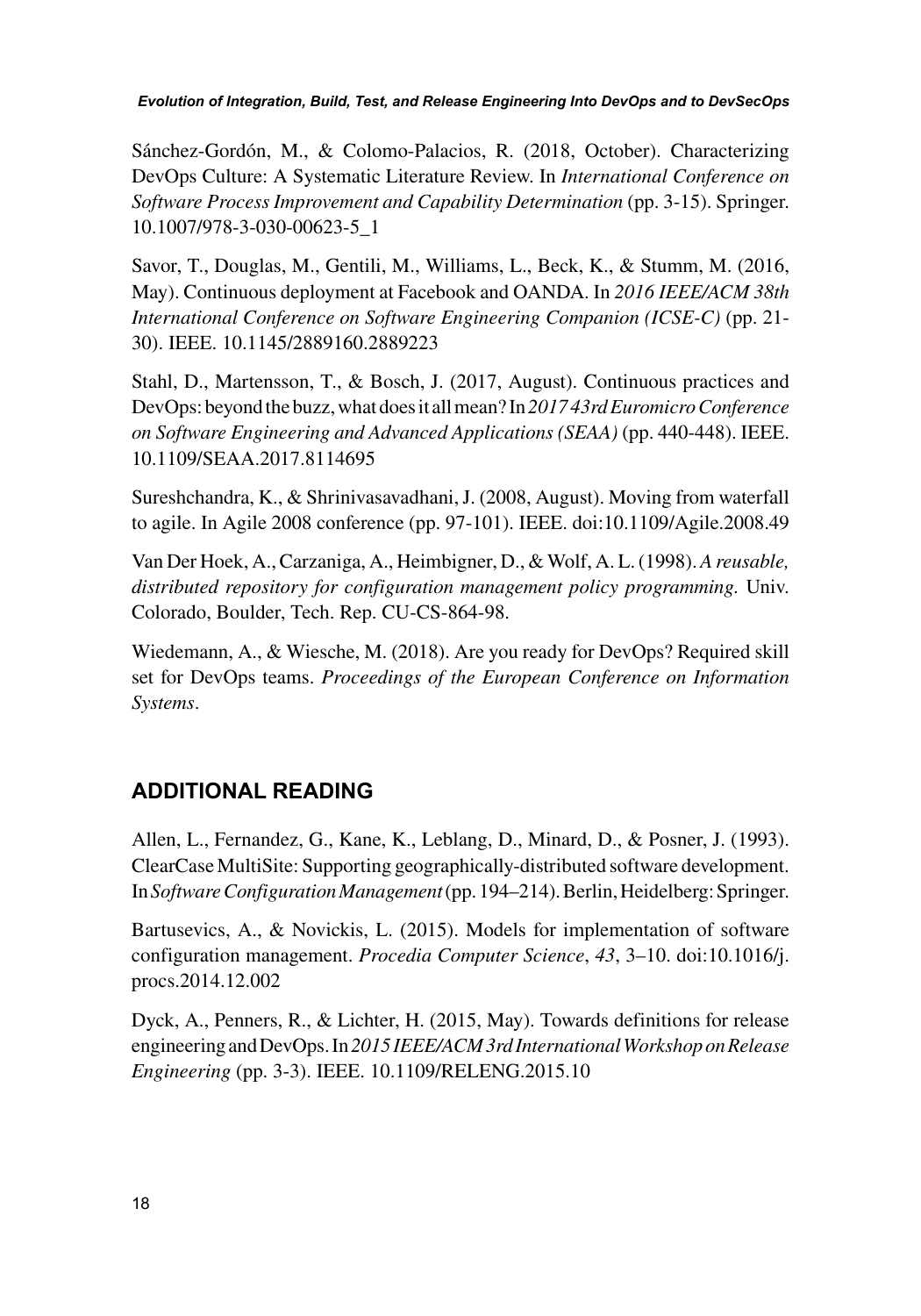Mohan, V., & Othmane, L. B. (2016, August). SecDevOps: Is it a marketing buzzword?-mapping research on security in DevOps. In *2016 11th International Conference on Availability, Reliability and Security (ARES)* (pp. 542-547). IEEE.

Rahman, A. A. U., & Williams, L. (2016, May). Software security in DevOps: synthesizing practitioners' perceptions and practices. In *2016 IEEE/ACM International Workshop on Continuous Software Evolution and Delivery (CSED)* (pp. 70-76). IEEE. 10.1145/2896941.2896946

Schwägerl, F., Buchmann, T., Uhrig, S., & Westfechtel, B. (2015, February). Towards the integration of model-driven engineering, software product line engineering, and software configuration management. In *2015 3rd International Conference on Model-Driven Engineering and Software Development (MODELSWARD)* (pp. 1-14). IEEE.

Ur Rahman, A. A., & Williams, L. (2016, April). Security practices in DevOps. In *Proceedings of the Symposium and Bootcamp on the Science of Security* (pp. 109- 111). ACM. 10.1145/2898375.2898383

Wiedemann, A., Forsgren, N., Wiesche, M., Gewald, H., & Krcmar, H. (2019). The DevOps Phenomenon. *Queue*, *17*(2), 40.

Williams, L. (2018, May). Continuously integrating security. In *Proceedings of the 1st International Workshop on Security Awareness from Design to Deployment* (pp. 1-2). ACM.

Yasar, H. (2017, August). Implementing Secure DevOps assessment for highly regulated environments. In *Proceedings of the 12th International Conference on Availability, Reliability and Security* (p. 70). ACM. 10.1145/3098954.3105819

## **KEY TERMS AND DEFINITIONS**

**Artificial Intelligence:** An area of Computer Science that involves writing programs that can do things that would otherwise require human intelligence.

**Everything as Code:** A concept that everything that is needed to implement the software lifecycle can be treated as code, for example, pipeline as code.

**Machine Learning:** A branch of Artificial Intelligence which involves writing programs that can identify patterns, learn from data, and make predictions.

**Pipeline as Code:** Use a programming language to specify what needs to happen in the pipeline and version the file containing this 'pipeline program' along with the source code, so that it is much more maintainable.